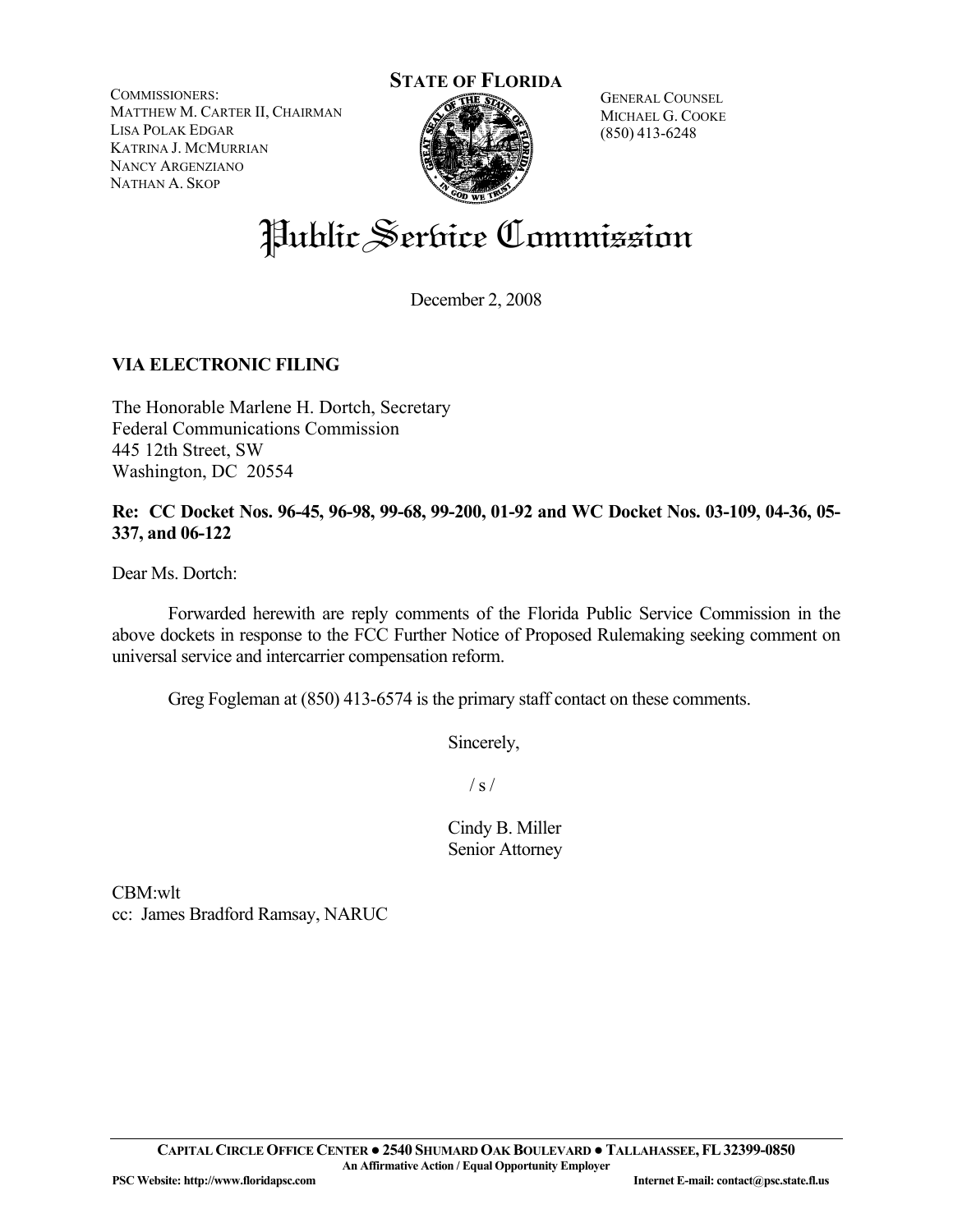#### **Before the Federal Communications Commission Washington, D.C. 20554**

| In the Matter of                                                                               |                             |
|------------------------------------------------------------------------------------------------|-----------------------------|
| High-Cost Universal Service Support                                                            | <b>WC Docket No. 05-337</b> |
| Federal-State Joint Board on Universal Service                                                 | CC Docket No. 96-45         |
| Lifeline and Link Up                                                                           | <b>WC Docket No. 03-109</b> |
| Universal Service Contribution Methodology                                                     | WC Docket No. 06-122        |
| Numbering Resource Optimization                                                                | CC Docket No. 99-200        |
| Implementation of the Local Competition<br>Provisions in the Telecommunications Act of<br>1996 | CC Docket No. 96-98         |
| Developing a Unified Intercarrier<br><b>Compensation Regime</b>                                | CC Docket No. 01-92         |
| Intercarrier Compensation for ISP-Bound<br>Traffic                                             | CC Docket No. 99-68         |
| <b>IP-Enabled Services</b>                                                                     | WC Docket No. 04-36         |

### **REPLY COMMENTS OF THE FLORIDA PUBLIC SERVICE COMMISSION**

CHAIRMAN MATTHEW M.CARTER II

COMMISSIONER LISA POLAK EDGAR

COMMISSIONER KATRINA J. MCMURRIAN

COMMISSIONER NANCY ARGENZIANO

COMMISSIONER NATHAN A. SKOP

December 2, 2008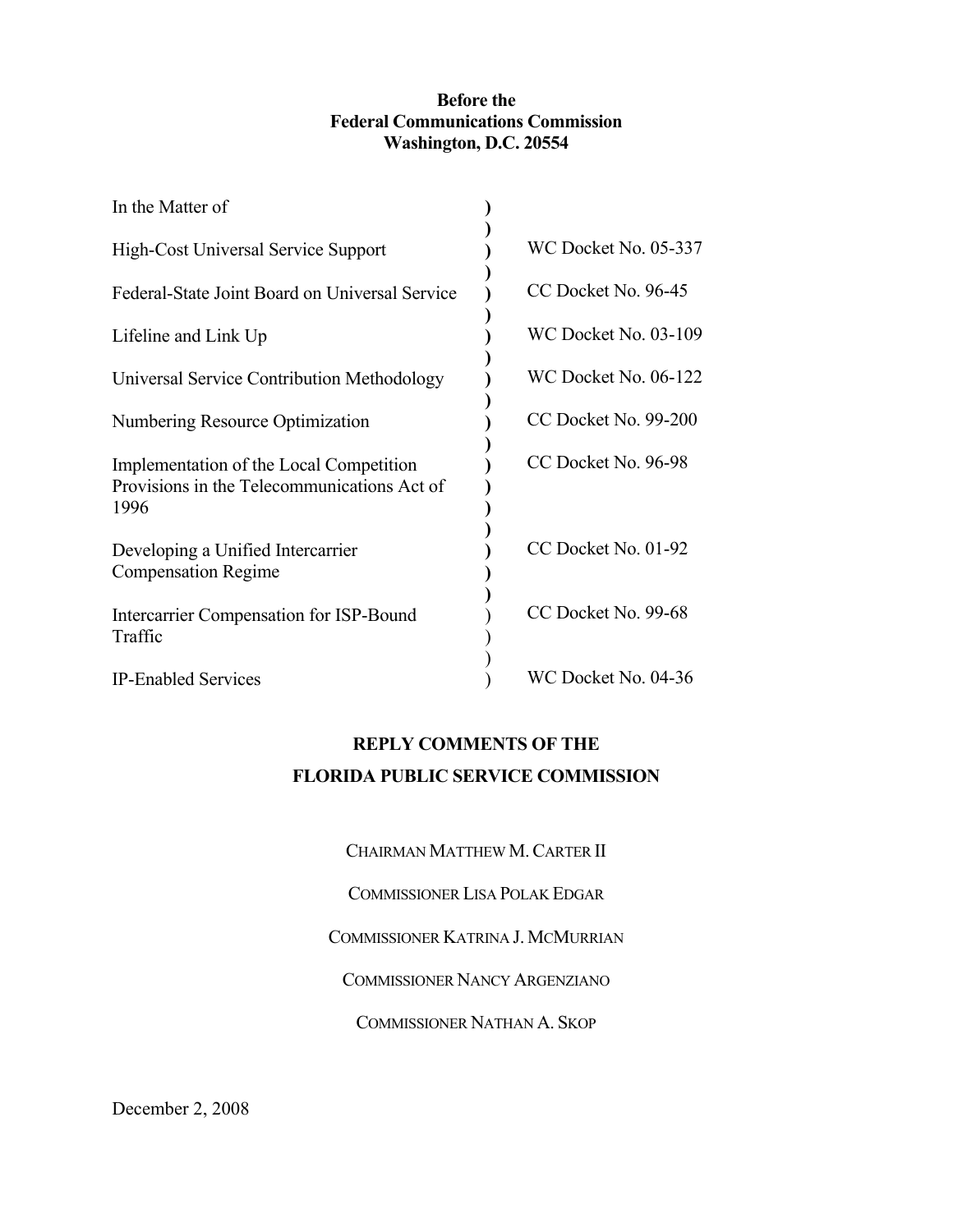## **TABLE OF CONTENTS**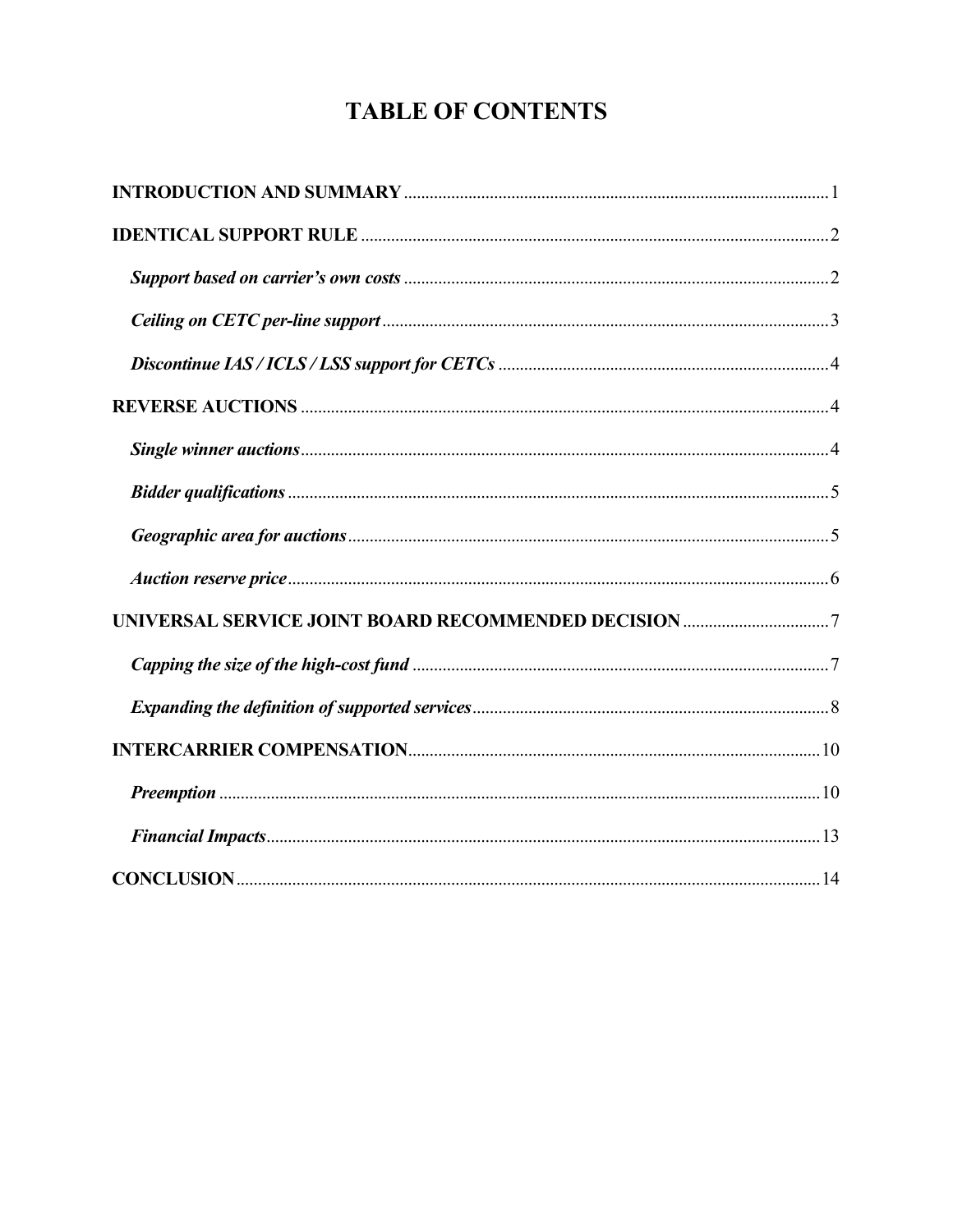#### **INTRODUCTION AND SUMMARY**

 The Florida Public Service Commission (FPSC) submits these reply comments in response to the Further Notices of Proposed Rulemaking (FNPRM) released by the Federal Communications Commission (FCC) on November 5, 2008, relating to the reform of the universal service program and intercarrier compensation  ${(ICC)}<sup>1</sup>$  As we have stated in prior comments, the FPSC supports reform of the high-cost program<sup>2</sup> and intercarrier compensation.<sup>3</sup> The FPSC has supported many of the concepts relating to Universal Service Fund (USF) reform found within this notice. We are not able to support the broader measures regarding intercarrier compensation outlined within the various draft plans.

 In general, we believe there is a growing consensus regarding specific reform proposals affecting the high-cost program. Eliminating the FCC's identical support rule and establishing a permanent cap on the size of the high-cost fund would stabilize program growth to ensure that the program does not adversely affect affordability. The FPSC believes that the FCC should cap the highcost fund, preferably at the \$4.5 billion level recommended by the Universal Service Joint Board (Joint Board). We urge the FCC to act quickly on this measure. One alternative proposal would not initiate a cap on interstate rate-of-return carriers until 2010. The FPSC does not see the benefit of delaying implementation of the cap for any specific group or class of carriers.

 All of the proposals found in the Appendices of the FNPRM include provisions for the use of reverse auctions. The details of these proposals vary by either calling for the direct distribution of high-cost support through such auctions, or requiring the use of auctions when an Eligible Telecommunications Carrier (ETC) fails to meet a new broadband build-out requirement imposed by

<sup>&</sup>lt;sup>1</sup> FCC, Order on Remand and Report and Order and Further Notice of Proposed Rulemaking, FCC 08-262, CC Docket Nos. 96-45, 96-98, 99-68, 99-200, 01-92; WC Docket Nos. 03-109, 04-36, 05-337, 06-122; Adopted: November 5, 2008, released: November 5, 2008.

 $2 \text{ Comments of the FPSC in CC Docket No. 96-45, WC Docket No. 05-337. Filed on March 24, 2008, June 21,$ 2007, November 20, 2006, and May 19, 2006.

<sup>&</sup>lt;sup>3</sup> Comments of the FPSC in CC Docket No. 01-92. Filed on March 15, 2007, and October 25, 2006.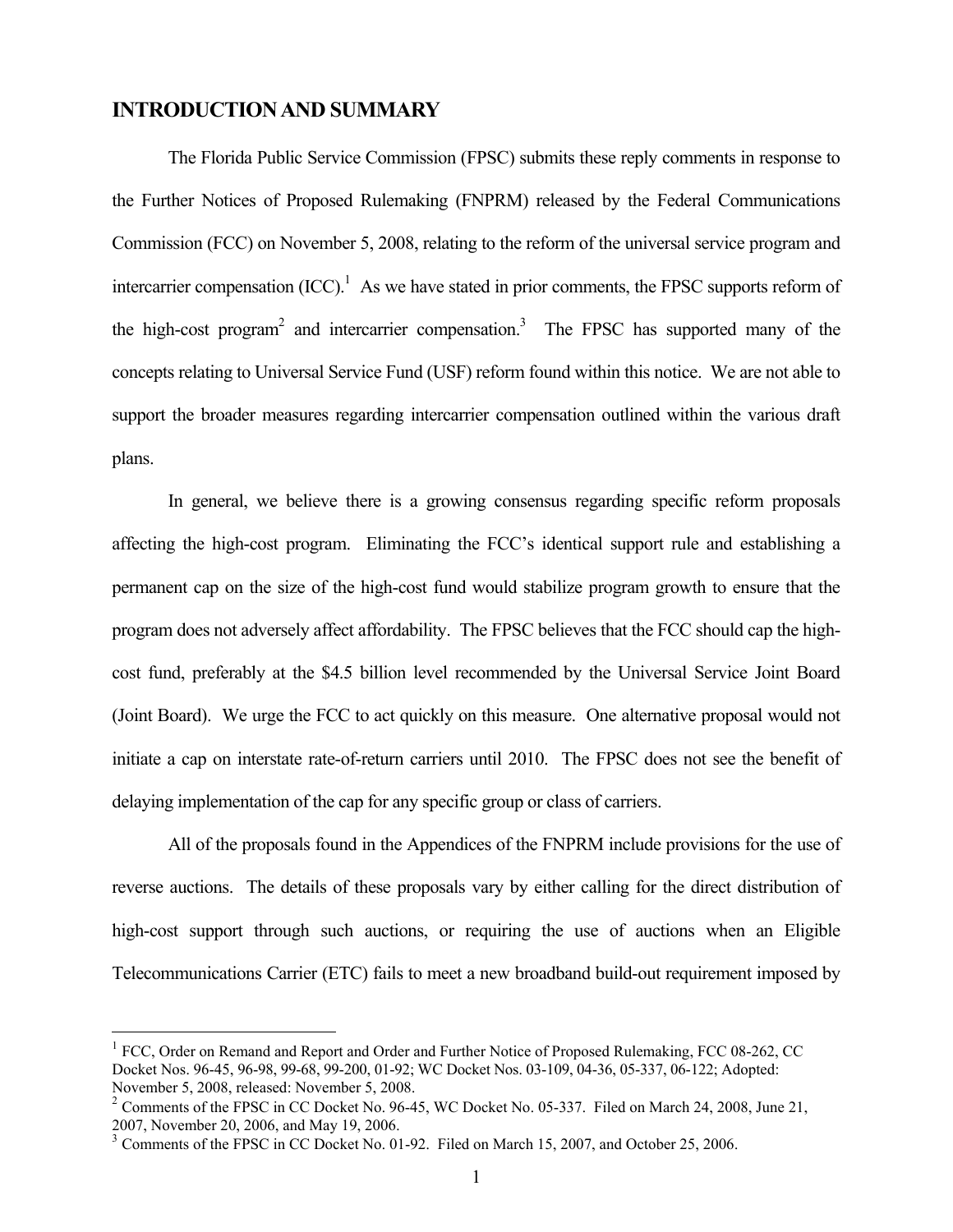the FCC. If the FCC moves to implement a reverse auction process to distribute high-cost support, the FPSC continues to support a single auction winner design, as proposed in the Appendices, over a "winner gets more" design.

In prior comments before the FCC, the FPSC has expressly opposed expanding the definition of supported services to include broadband. Nevertheless, the FPSC's opposition to expanding the definition of supported services could be tempered with the adoption of an overall fund cap in conjunction with the other reforms noted in our past comments. This position is also applicable to a new Lifeline broadband proposal found in Appendices A and C.

 The FPSC recognizes the need for ICC reform, however, it cannot support the proposed reform at this time. The FCC's intercarrier compensation proposal reduces intrastate access charges to the interstate rate level. Such preemption is not authorized by Federal law. Section 152(b) of the Communications Act continues to prohibit the FCC from taking action on intrastate rates and charges, unless there is express authority to do so. In this case, no express authority exists. Furthermore, there is significant uncertainty and lack of detail pertaining to the ICC plan. There are too many unknown variables to permit meaningful analysis of the ICC proposals. For these reasons, the FPSC cannot support the proposed changes to ICC.

#### **IDENTICAL SUPPORT RULE**

1

#### *Support based on carrier's own costs*

 The FPSC agrees with the FCC's prior tentative conclusion that it should eliminate the current identical support rule, which provides Competitive ETCs (CETCs) with the same per-line high-cost support that incumbent local exchange carriers receive.<sup>4</sup> This position has been urged by the FPSC in prior comments, as well as by the Joint Board. The FCC determined, in the First Report and Order,<sup>5</sup>

<sup>&</sup>lt;sup>4</sup> FCC, Notice of Proposed Rulemaking, FCC 08-4, CC Docket No. 96-45, WC Docket No. 05-337; Adopted: January 9, 2008, released: January 29, 2008; ¶ 12.

<sup>&</sup>lt;sup>5</sup> Report and Order, FCC 97-157, Released May 8, 1997, Appendix I - Final rules,  $\S$  54.307(a).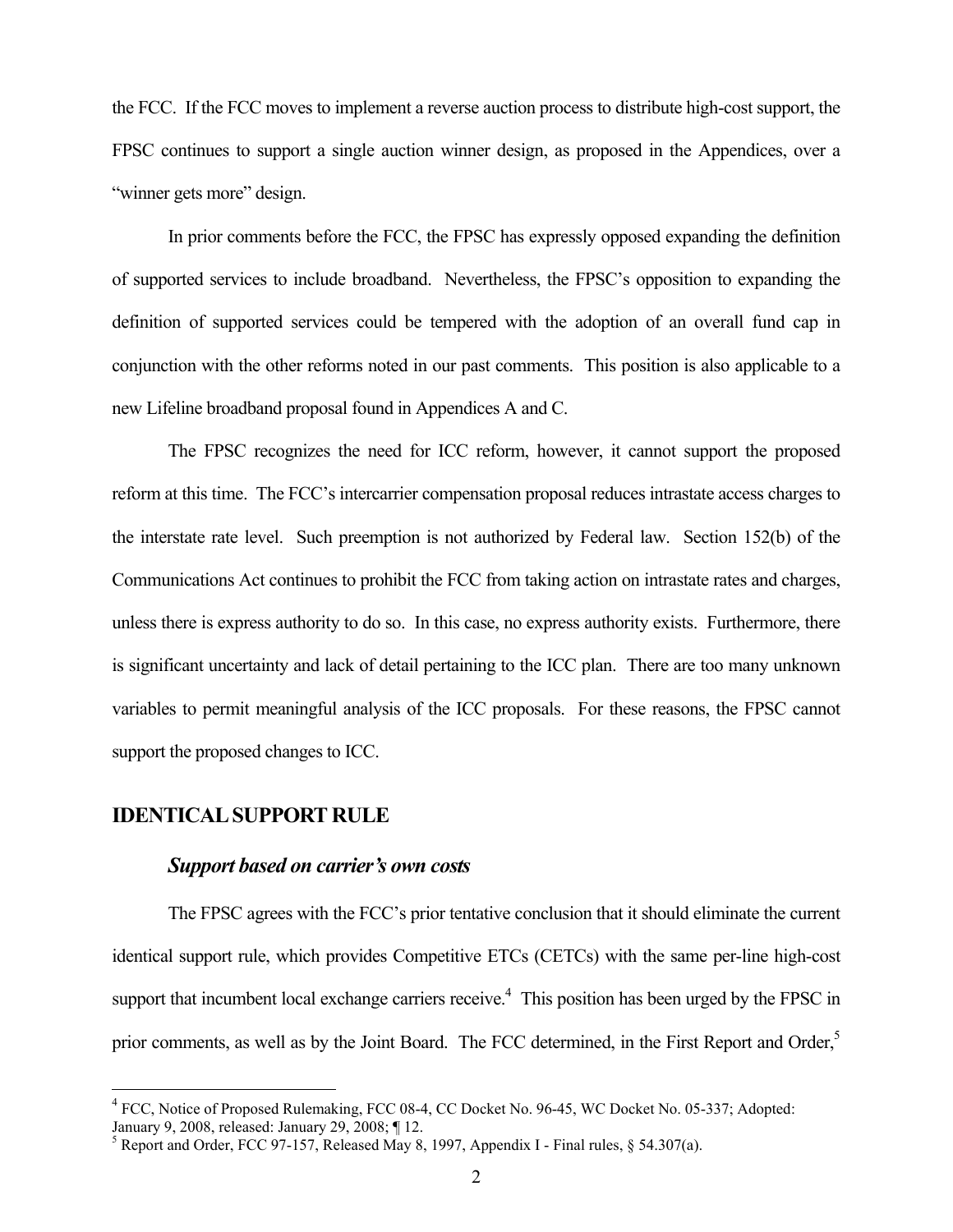that it was appropriate to provide per-line portable universal service support for competitive ETCs based on the support that the ILEC would receive for the same line (the identical support rule). The rule arose from the competitive neutrality criterion that the Joint Board recommended the FCC adopt as an additional principle relating to universal service.<sup>6</sup>

 We believe that the identical support rule is not competitively neutral. To the extent that the incumbent carrier's costs are significantly greater than a CETC's costs, basing the available support to the CETC on the incumbent's higher cost network would result in a revenue windfall for the competitive ETC. Furthermore, competitive neutrality should be looked at in conjunction with the other principles found in Section 254(b) of the Communications Act of 1934 as amended by the Telecommunications Act of 1996 (the Act), especially the principle of "specific, predictable, and sufficient" support.<sup>7</sup> The Joint Board has repeatedly found that "sufficient" also means "no more than sufficient."<sup>8</sup> Competitive neutrality should not be interpreted as requiring that all carriers receive the same amount of support, but only that all eligible carriers have an equal opportunity to compete for support.

#### *Ceiling on CETC per-line support*

 Competitive neutrality can and should be implemented by providing an opportunity for all carriers, regardless of technology, to receive support based on their own costs. As we have stated in prior comments, however, such support should be capped at the ILEC's per-line cost.<sup>9</sup> Capping support in this manner would allow CETCs to receive reasonable per-line support, but would prevent use of the high-cost fund to support unreasonable levels of cost. Conversely, this policy would provide some level of support in instances where a CETC uses more efficient, least-cost technologies.

 $6$  Id., **¶** 46-51.

 $7$  47 U.S.C. § 254(b).

<sup>&</sup>lt;sup>8</sup> Recommended Decision, FCC 98J-7, Released November 25, 1998. 13; Recommended Decision, FCC 02J-2, Released October 16, 2002. ¶¶ 14, 16.

 $9$  Ex Parte Comments of the FPSC in CC Docket No. 96-45, WC Docket No. 05-337. Filed on November 20, 2006, at p.10; Reply Comments of the FPSC in CC Docket No. 96-45, WC Docket No. 05-337. Filed on June 21, 2007, at p.11.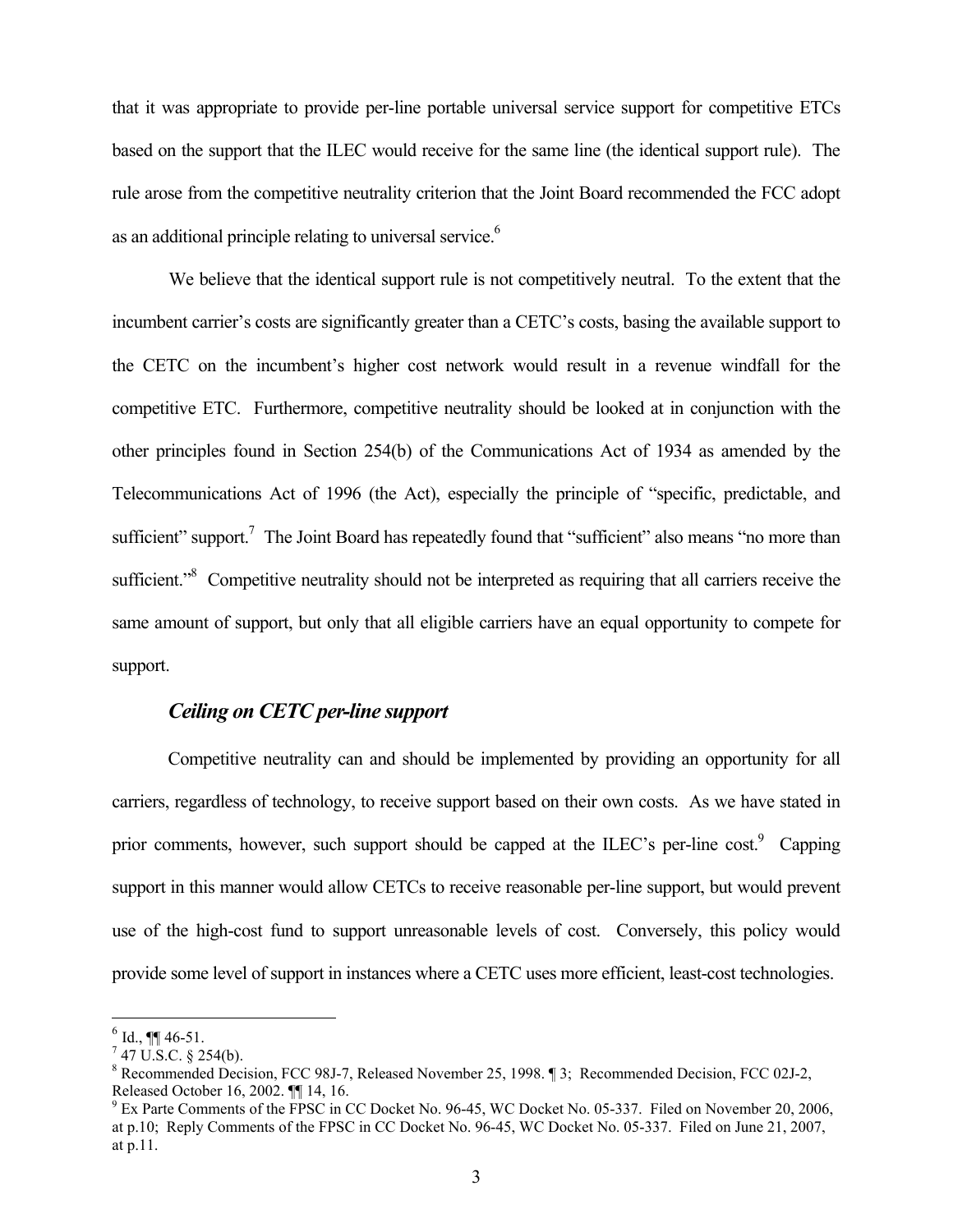#### *Discontinue IAS / ICLS / LSS support for CETCs*

 The FPSC supports the FCC's prior tentative conclusion that CETCs should no longer receive Interstate Access Support (IAS) and Interstate Common Line Support (ICLS).<sup>10</sup> Both IAS and ICLS were created by the FCC in order to maintain caps on subscriber line charge (SLC) rates that incumbent LECs may charge end users, while eliminating the implicit support found in access charges that previously preserved lower SLC rates. Generally, CETC rates are not regulated and they are not subject to SLC caps. Thus, CETCs are able to recover their costs from their end users and have no need to recover additional revenues from access charges or from universal service. Furthermore, the FCC concluded that wireless carriers (which make up the majority of CETCs) have no right to impose access charges.<sup>11</sup> The FPSC agrees with the tentative conclusion of the FCC that CETCs should no longer be eligible to receive these forms of support. Regarding Local Switching Support (LSS), the FCC created LSS in the First Report and Order by converting the Dial Equipment Minutes weighting subsidy into explicit support from the USF. Thus, LSS includes assumptions regarding switching costs that are not likely to be accurate for CETCs. The FPSC agrees with barring CETCs from receiving this support.

#### **REVERSE AUCTIONS**

1

#### *Single winner auctions*

 To the extent to which reverse auctions are implemented in any reform of the high-cost support mechanisms, the FPSC supports awarding such support to a single winner. Under a "winnergets-more" alternative, the winning bidder would receive the level of support it bid, and other auction participants would receive some lesser level of support. The FPSC opposes this alternative because it

<sup>&</sup>lt;sup>10</sup> FCC, Notice of Proposed Rulemaking, FCC 08-4, CC Docket No. 96-45, WC Docket No. 05-337; Adopted: January 9, 2008, released: January 29, 2008; ¶ 23.

<sup>&</sup>lt;sup>11</sup> Declaratory Ruling, Petition of Sprint PCS and AT&T Corp. for Declaratory Ruling Regarding CMRS Access Charges, WT Docket No. 01-316, Released: July 3, 2002, at ¶¶ 1, 8-9.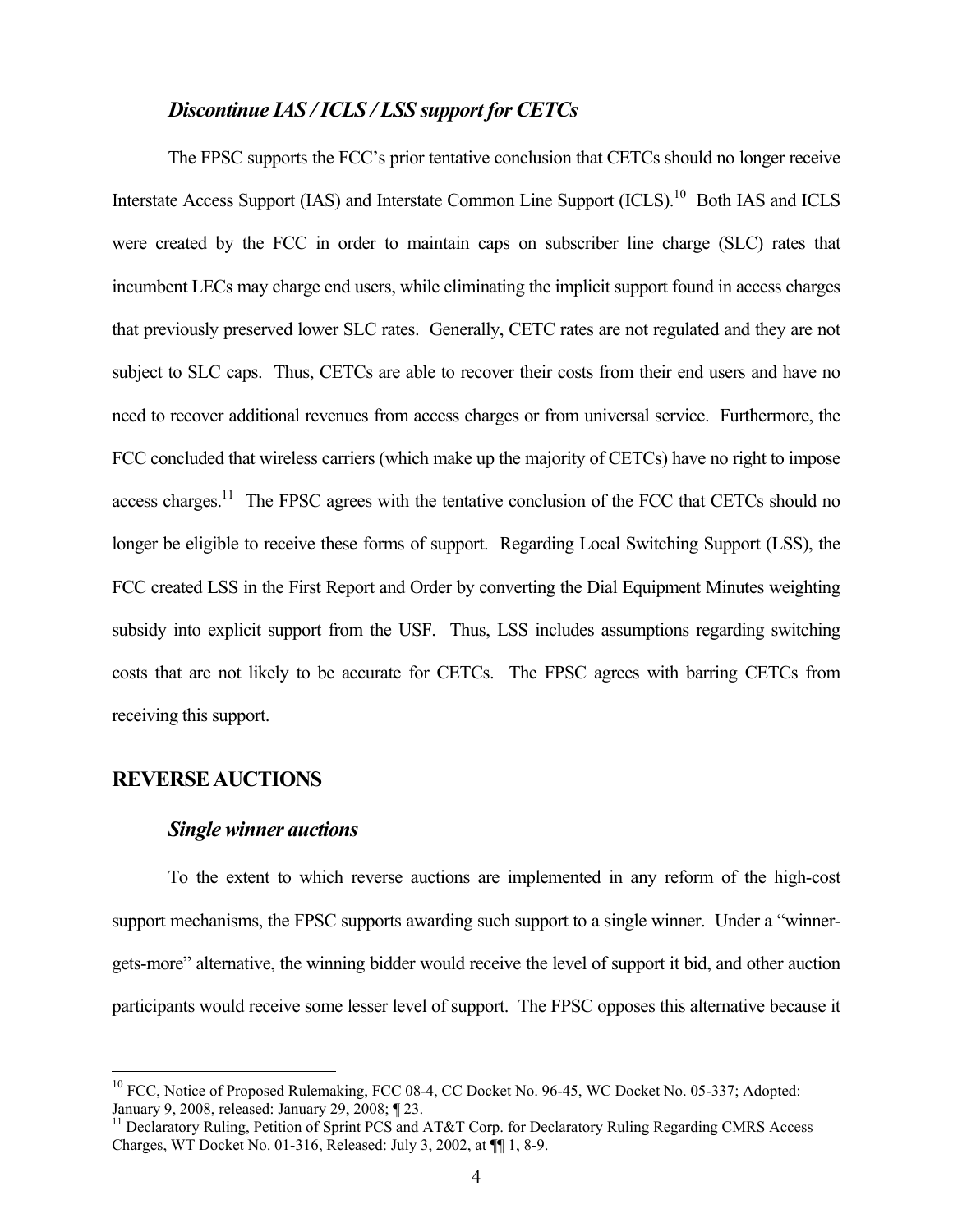would perpetuate the existing problem of providing support to multiple carriers at the expense of consumers. The idea of a single winner is preferable because the winner would receive a lump sum of support that would result in a smaller fund. Providing support to one carrier based on the bid of another carrier is at odds with the FCC's tentative conclusion to eliminate the identical support rule. Further, both the Joint Board and the FPSC have previously recommended that support should only be for primary lines. A "lump sum" support amount would have the added benefit of avoiding the need to identify primary lines. By virtue of a carrier submitting a bid, the carrier has stated that the amount bid would be sufficient, thus addressing one of the requirements of the Act.

#### *Bidder qualifications*

 In the draft orders (Appendices A-C), the FCC concludes that the bidder in a reverse auction must be an ETC. This position is consistent with the FCC's prior tentative conclusion that a bidder must hold ETC designation covering the relevant geographic areas prior to participation in an auction to determine high-cost support in that area.<sup>12</sup> The FPSC supports this conclusion and believes that the Act supports this position. Specifically, Section 254(e) of the Act states, in relevant part, that "only an eligible telecommunications carrier designated under Section 214(e) shall be eligible to receive specific Federal universal service support."

#### *Geographic area for auctions*

 $\overline{a}$ 

 As part of its draft orders, the FCC seeks comments on how an auction should be designed to appropriately target support to areas in need of funding. In those draft orders, the FCC concluded that the appropriate geographic level at which to conduct reverse auctions was the study area. The FPSC does not agree with this conclusion. We note that ILEC study areas do not necessarily conform to those of their competitors. As noted by the FCC in its prior NPRM, in defining an area to be auctioned, one party (either competitor or incumbent) could receive an undue competitive advantage

<sup>&</sup>lt;sup>12</sup> FCC, Notice of Proposed Rulemaking, FCC 08-5, CC Docket No. 96-45, WC Docket No. 05-337; Adopted: January 9, 2008, released: January 29, 2008; ¶ 12.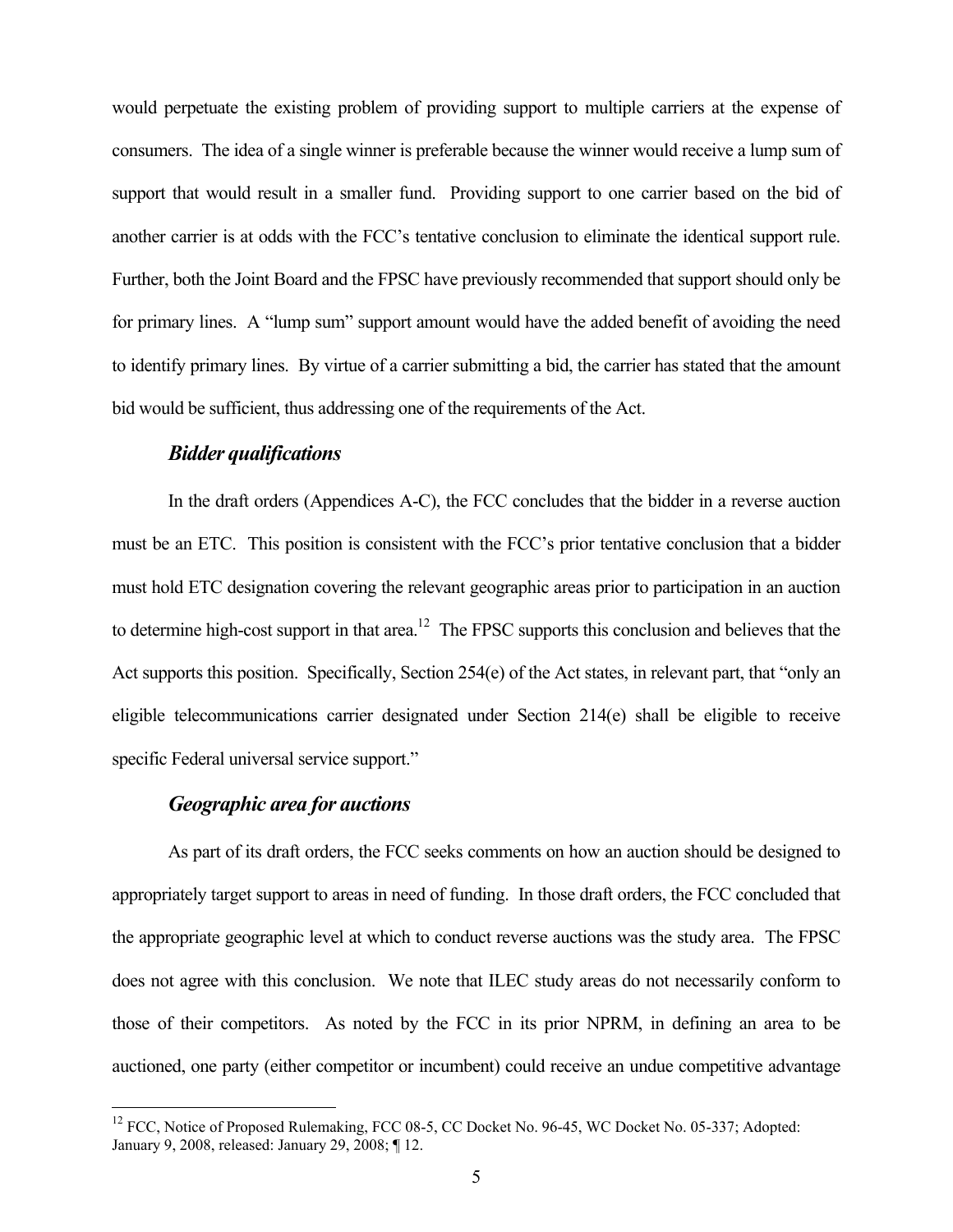by specifying the area to be auctioned in such a way that it matches only one provider's service territory. Conducting an auction over too large an area could erect barriers to participation in the auction. This would tend to undermine the process, since a generally accepted criterion of a successful auction is to maximize the number of available bidders. The FPSC maintains that the most appropriate or practical level at which to conduct an auction is the wire center level. CETCs are currently required to identify the wire centers in which they have sought and received ETC designation. While in principle it may be desirable to develop a non-ILEC based geographic level to auction, the FPSC does not believe that use of wire centers would unduly bias the reverse auction process.

#### *Auction reserve price*

 The FCC seeks comment on establishing a reserve price should it decide to move forward to implement reverse auctions. A reserve price would be the maximum subsidy level that participants in the auction would be allowed to place as an opening bid. As the auction progressed, ETCs would reduce their bids in order to win the auction and receive the associated support. The FPSC supports the establishment of a reserve price at the level of support available to current ETCs. This position appears consistent with that taken in the FCC's draft orders.

 The FPSC acknowledges that the ability to apply current support amounts as the reserve prices at the wire center level, varies by the type of study area under consideration. For non-rural study areas, support is already calculated at the wire center level; thus, the FPSC suggests that this would be an appropriate reserve price. However, for rural study areas, support is not calculated at the wire center level. The FCC previously proposed two alternatives to establish a reserve price. The first option would be to set reserve prices by allocating a study area's embedded cost to wire centers using results from the FCC's Synthesis Model. The second option would be to estimate wire center costs based on observable factors such as customer density. Given that there has been significantly greater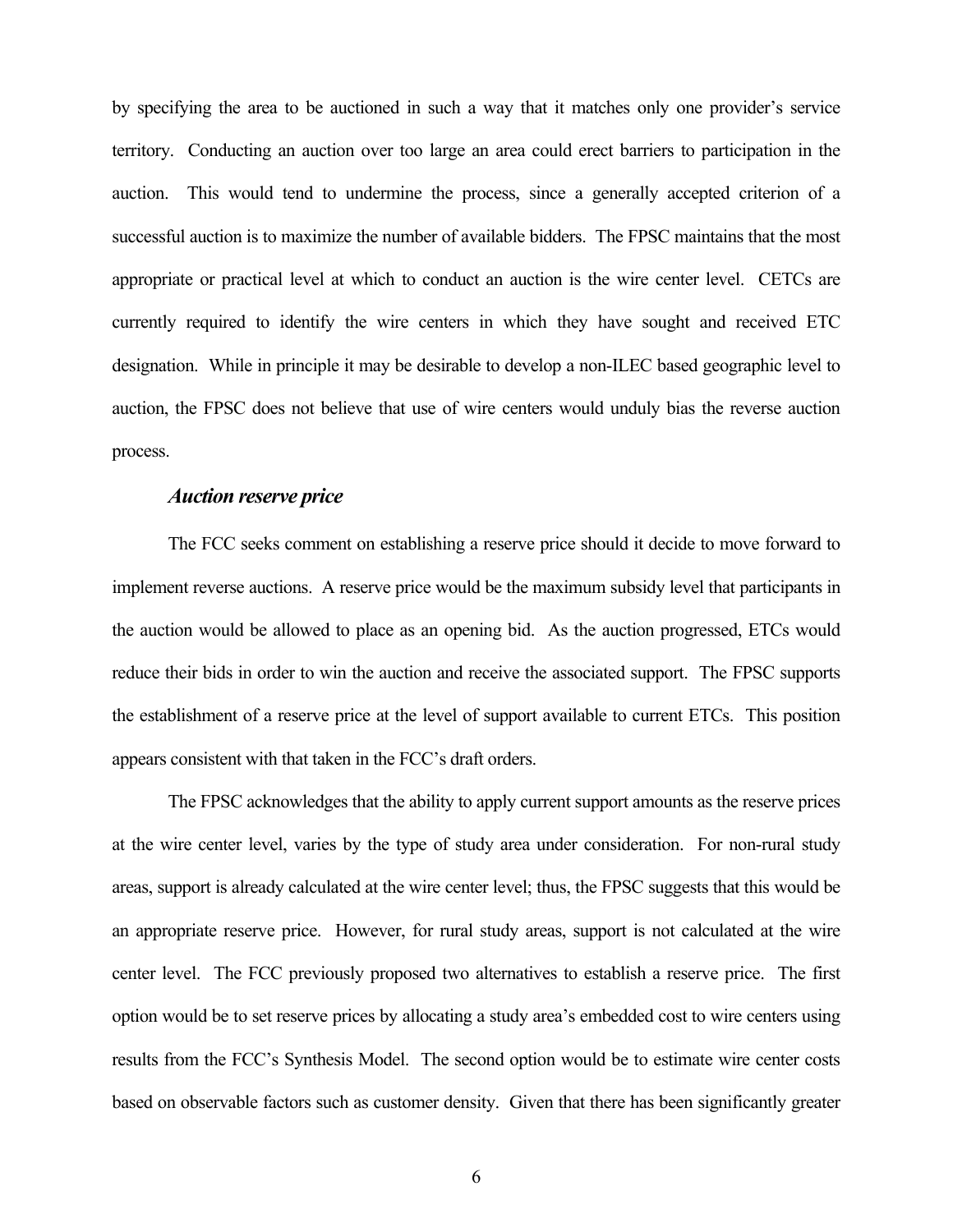review and analysis of the FCC's high-cost Synthesis Model, the FPSC supports use of this model to allocate embedded costs at this time.

#### **UNIVERSAL SERVICE JOINT BOARD RECOMMENDED DECISION**

#### *Capping the size of the high-cost fund*

 The FPSC supports capping the fund, consistent with the Joint Board's Recommended Decision, at \$4.5 billion (approximately the amount of support distributed in 2007). The continued escalation of the size of the fund threatens the "affordability" that the program was intended to safeguard. As the Tenth Circuit recognized, "excessive subsidization may affect the affordability of telecommunications services, thus violating the principle in  $§254(b)(1)$ .<sup> $13$ </sup> This is consistent with the cap proposed in Appendix B.

 By comparison, the cap proposed in Appendix A would allow the size of the fund to grow to the amount of support distributed at the end of 2008, and ensure that each incumbent would receive the same amount of support it received as of that date, so long as it commits to the FCC's broadband deployment. This latter proposal raises two questions. First, given that the FCC acknowledges that the high-cost support mechanism is in need of reform, why should consumers continue to pay increased support amounts for yet another year while the FCC contemplates action? Second, why should incumbent carriers be held harmless in the process? The FPSC contends that one of the premises of the Joint Board's Recommended Decision is that support currently is being inefficiently allocated. According to the Joint Board, capping the support amount and rethinking how support should be allocated would afford the FCC the flexibility to provide support for new services such as broadband and wireless services in unserved areas where need can be demonstrated.

 The cap proposed in Appendix C compounds these issues by allowing interstate rate-of-return carriers to continue to receive support based on the existing methodology until 2010. At that point,

<sup>13</sup> *Qwest Communications International v. FCC*, 398 F.3d 1222, 1234 (10th Cir. 2005).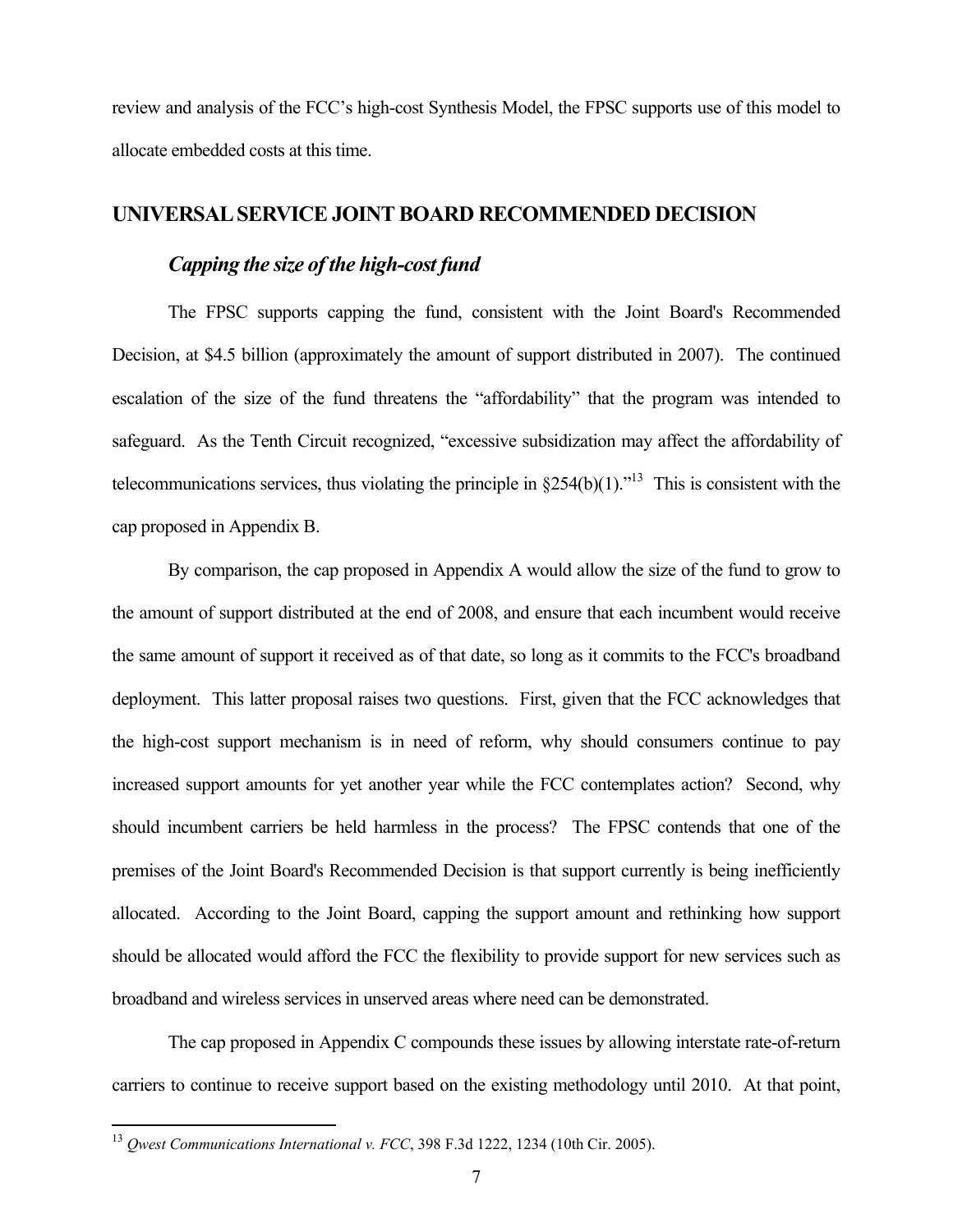support for these carriers would then be capped. While sympathetic to the concerns of the Organization for the Promotion and Advancement of Small Telecommunications Companies (OPASTCO) and Western Telecommunications Alliance (WTA), the FPSC does not believe that an adequate basis has been established within their ex parte comments in Appendix D to justify such an extension. We believe that \$4.5 billion (as recommended by the Joint Board), if allocated in a more efficient manner, should be more than sufficient to preserve the universal service mandate within the Telecommunications Act.

#### *Expanding the definition of supported services*

 In prior comments before the FCC, the FPSC has expressly opposed expanding the definition of supported services to include broadband. To date, there has been no determination by the FCC that broadband Internet access satisfies the statutory requirements to be deemed "supported services" eligible for universal service funding. The FPSC has previously enumerated why we believe that these conditions have not been met. $14$ 

We believe the market has addressed broadband deployment in large part and there is no demonstrated need for a broadband funding mechanism. The FCC has concluded that most households in the United States have access to both DSL and cable modem services.<sup>15</sup> It has estimated that high-speed cable modem service is available to 96 percent of the households to which cable system operators could provide cable TV service.<sup>16</sup> High-speed DSL connections were estimated to be available to 82 percent of the households to whom incumbent LECs could provide local telephone service.<sup>17</sup>

1

<sup>&</sup>lt;sup>14</sup> Reply Comments of the FPSC in CC Docket No. 96-45, WC Docket No. 05-337. Filed June 21, 2007, at pp.11-15.

<sup>&</sup>lt;sup>15</sup> FCC, Fifth Report, Inquiry Concerning the Deployment of Advanced Telecommunications Capability to All Americans in a Reasonable and Timely Fashion, and Possible Steps to Accelerate Such Deployment Pursuant to Section 706 of the Telecommunications Act of 1996, GN Docket No. 07-45 , FCC 08-88; released: June 12, 2008, ¶ 69.

<sup>&</sup>lt;sup>16</sup> FCC, High-Speed Services for Internet Access: Status as of June 30, 2007, Wireline Competition Bureau, March 2008, Table 14.

 $17$  Id.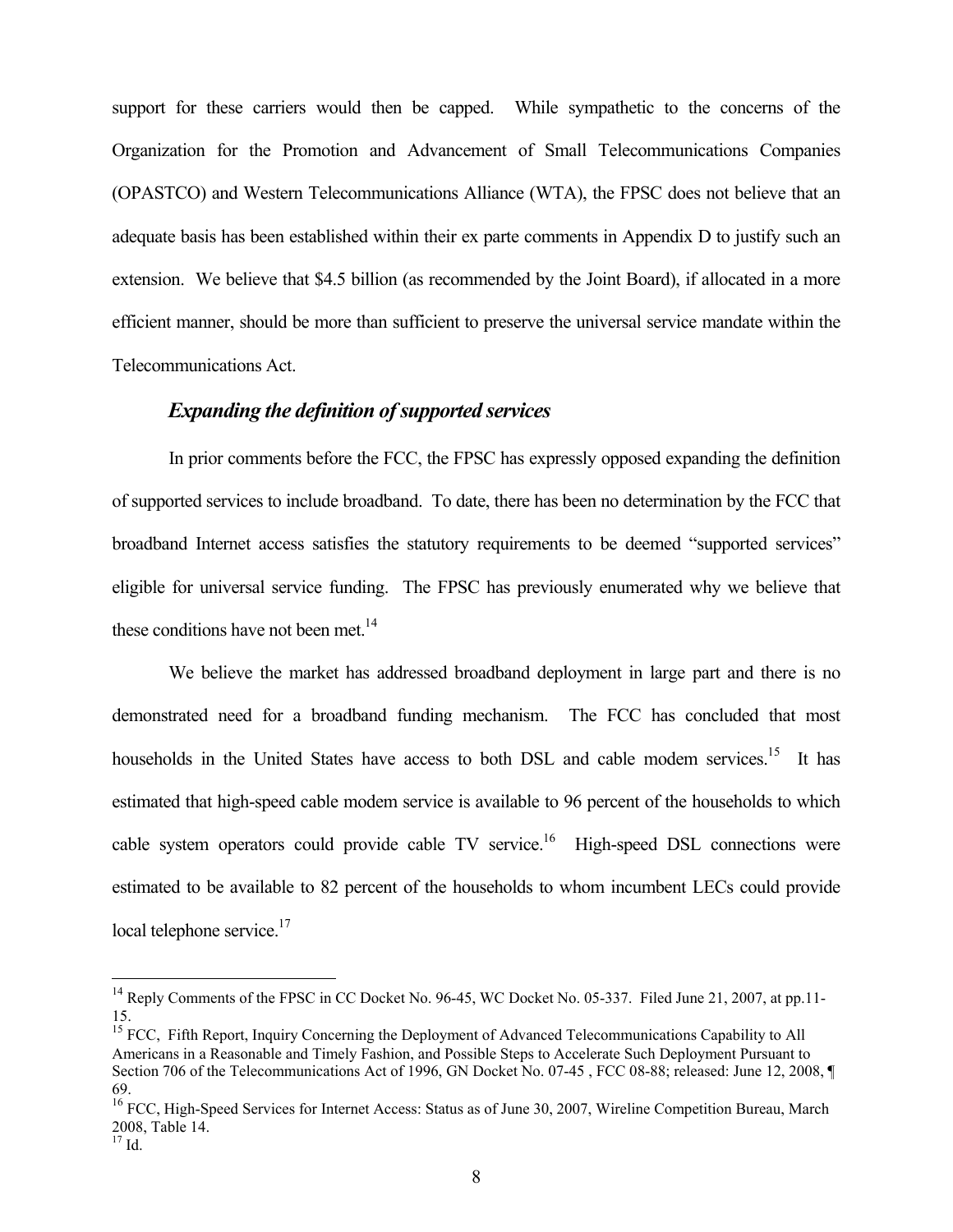Furthermore, other universal service programs, such as the Schools and Libraries program and the Rural Healthcare program, have done well to meet the requirement found within the Telecommunications Act to provide "access to advanced telecommunications and information services . . . in all regions of the Nation."<sup>18</sup> Such support has been further augmented by Rural Utilities Service low interest loans and grants. Data on the adoption rate of broadband from the Pew Internet & American Life Project indicate that the percentage of households that subscribe to broadband as of April 2008 represents only 55 percent of all households.<sup>19</sup> While this does represent an increase over prior years, it does not satisfy the "substantial majority" criterion enumerated within the Act.

 We would note that Congress passed and the President signed into law the Broadband Data Improvement Act (S. 1492). In general, the Broadband Data Improvement Act requires the FCC to collect and report on the availability of broadband services. Having the results of these efforts would be useful in focusing new broadband deployment in unserved areas. It may be preferable to await the results of these studies prior to imposing a broadband build-out requirement on all ETCs throughout the country as proposed in Appendices A and C.

 Nevertheless, the FPSC's opposition to expanding the definition of supported services to include broadband could be tempered by the adoption of an overall fund cap in conjunction with the other reforms noted in our comments. However, support for broadband should not be perceived as a long-term recurring entitlement. To the extent that the FCC moves forward to expand the definition of supported services to include broadband, the FPSC believes that funds should only be used to deploy network facilities in unserved areas. Without a cap, the FPSC is concerned that expanding the definition of supported services would cause the size of the fund to increase significantly, at the expense of consumers.

 $18$  47 U.S.C. § 254(b)(2).

<sup>&</sup>lt;sup>19</sup> Home Broadband Adoption 2008, Pew Internet & American Life Project, John B. Horrigan, Associate Director for Research, July 2, 2008, http://pewresearch.org/pubs/888/home-broadband-adoption-2008.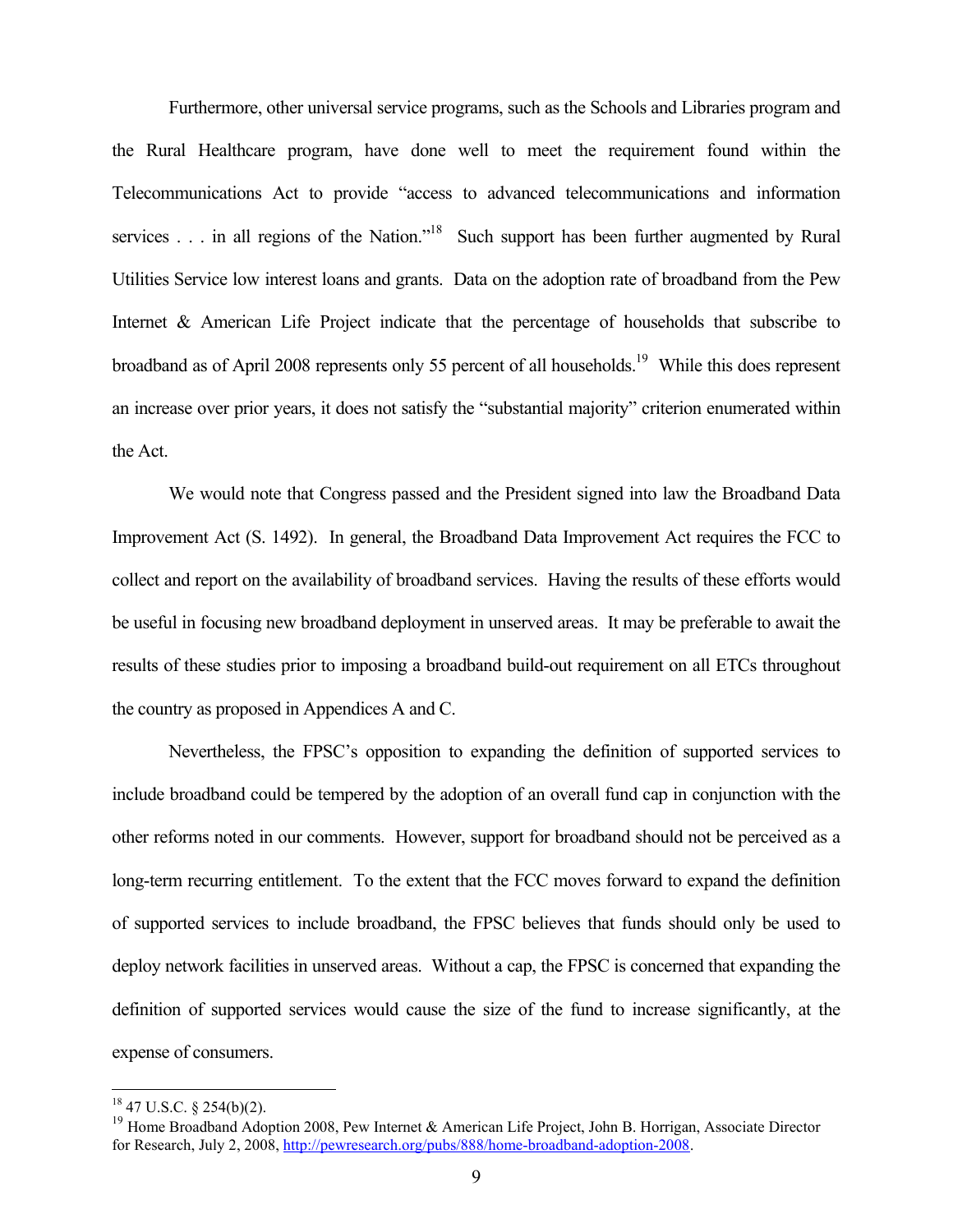Two of the draft orders (Appendices A and C) seek to expand the current Lifeline/Link Up programs and establish a pilot program to provide discounts to broadband services in a manner similar to the current Lifeline and Link Up programs for low-income consumers. The FCC would make \$300 million available each year for the next three years to enable ETCs to support broadband Internet access service and the necessary access devices. If an ETC provides Lifeline service to an eligible customer, the pilot program will support 50 percent of the cost of broadband Internet access installation, including a broadband Internet access device, up to a total \$100. Additionally, if an ETC provides Lifeline service to an eligible household, the pilot program will double, up to an additional \$10, the household's current monthly subsidy to offset the cost of broadband Internet access service. The FPSC opposes the adoption of such a pilot program unless the funding comes from existing support within the proposed \$4.5 billion cap recommended by the Joint Board.

#### **INTERCARRIER COMPENSATION**

#### *Preemption*

 In Florida, the legislature sets the intrastate access charges. Currently, Section 364.163, Florida Statutes, provides that each price-cap local exchange company's rates for access services in effect on July 1, 2007, must remain capped at that level until July 1, 2010. Yet the FCC's new initiative appears to trespass on State authority to establish intrastate access charges.

 Any approach that eliminates state authority over intrastate access charges unlawfully constrains state retail rate design options. In *Louisiana PSC v. FCC*, the Supreme Court rejected an FCC attempt to prescribe depreciation rates for intrastate ratemaking.<sup>20</sup>

 While Congress made major changes in 1996 to the Communications Act of 1934, the language remains clear in 47 U.S.C. Section 152 that, except for some express exemptions, nothing in the Act shall be construed to apply or give the FCC jurisdiction with respect to charges,

 $20$  476 U.S. 355 (1986).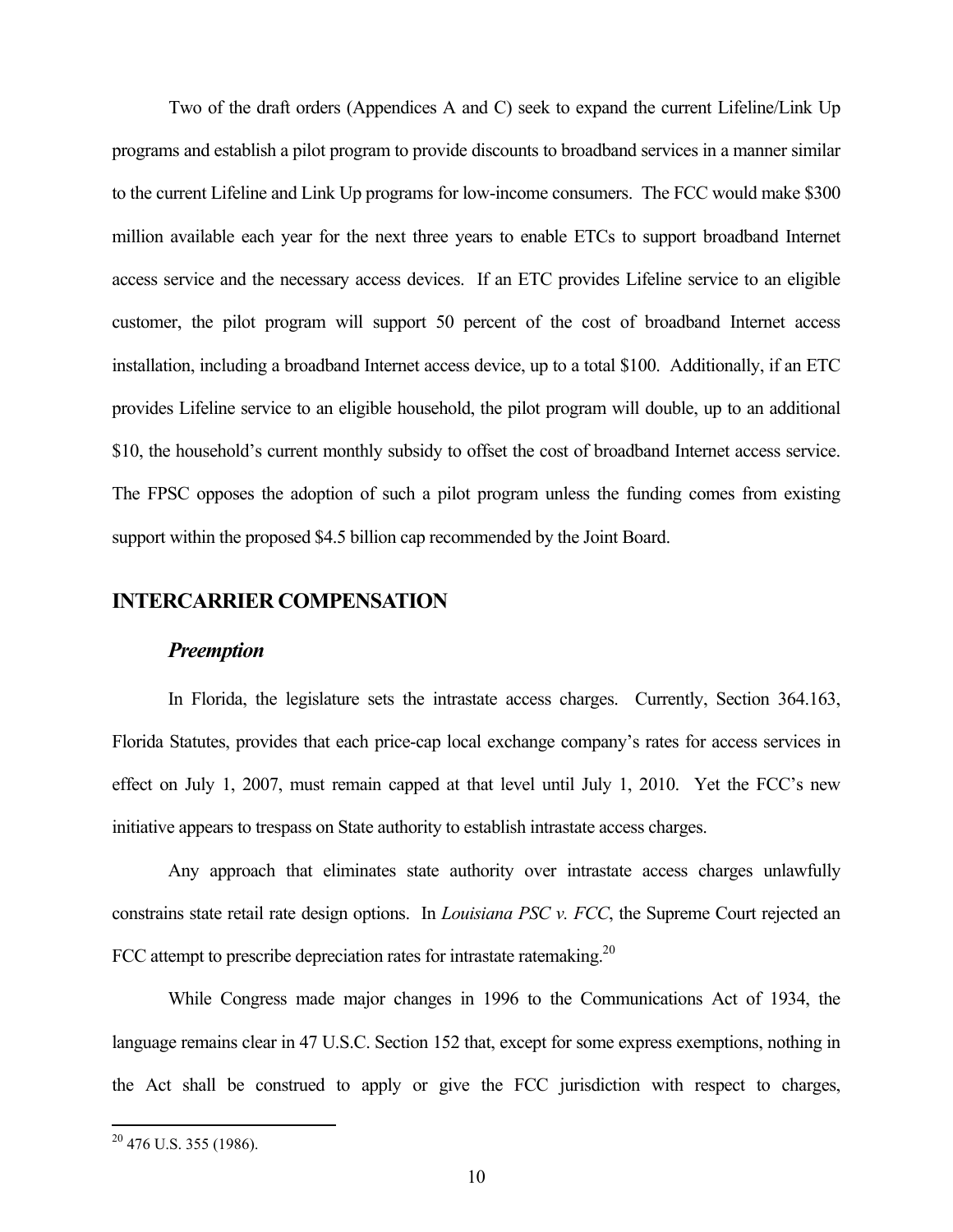classifications, practices, services, facilities or regulations for or in connection with intrastate communication service. Here, the FCC appears to be trying to circumvent this express state authority by coming up with ever-changing legal theories as to why it may preempt states on intrastate access charges.

 The FCC has attempted to assert jurisdiction over ISP-bound calls. In *Core Communications v. Level 3 Communications*, 21 the D.C. Circuit Court of Appeals expressed frustration about the changing legal basis for calling ISP-bound calls interstate traffic subject to FCC jurisdiction. In the most recent case, *In Re. Core Communications*, 22 the D.C. Circuit Court of Appeals stated that the FCC's delay in stating a valid legal basis for its rules governing intercarrier compensation for ISPbound traffic is "egregious." The Court stated, 'It is now six years since we held, for the second time, that the FCC's legal justification for the rules was invalid and remanded for the agency to provide a valid justification." The Court added, "If the FCC believes it has authority, it should not take six years to put its rationale in writing. Even if the Commission ultimately decides to include ISP-bound traffic in a more comprehensive scheme, it still must have statutory authority to do so."

 In Appendices A and C, the FCC states that it will adopt a new approach to intercarrier compensation and establish the "blueprint" for moving to new uniform termination rates that are economically efficient and sustainable in the increasingly competitive telecommunications markets. At the end of a transition period, all telecommunications traffic will be treated as falling within the reciprocal compensation provisions of Section 251(b)(5), and states will set default reciprocal compensation rates pursuant to the FCC's new methodology. One year from the effective date of the order, the FCC requires that all LECs reduce their terminating intrastate access rates by 50 percent of the difference between their intrastate switched access rates and their interstate switched access rates. Two years from the effective date of the order, the FCC requires that all LECs reduce their

 $21$  455 F.3d 267 (D.C. Cir. 2006).

<sup>&</sup>lt;sup>22</sup> 531 F.3d 849 (D.C. Cir. 2008).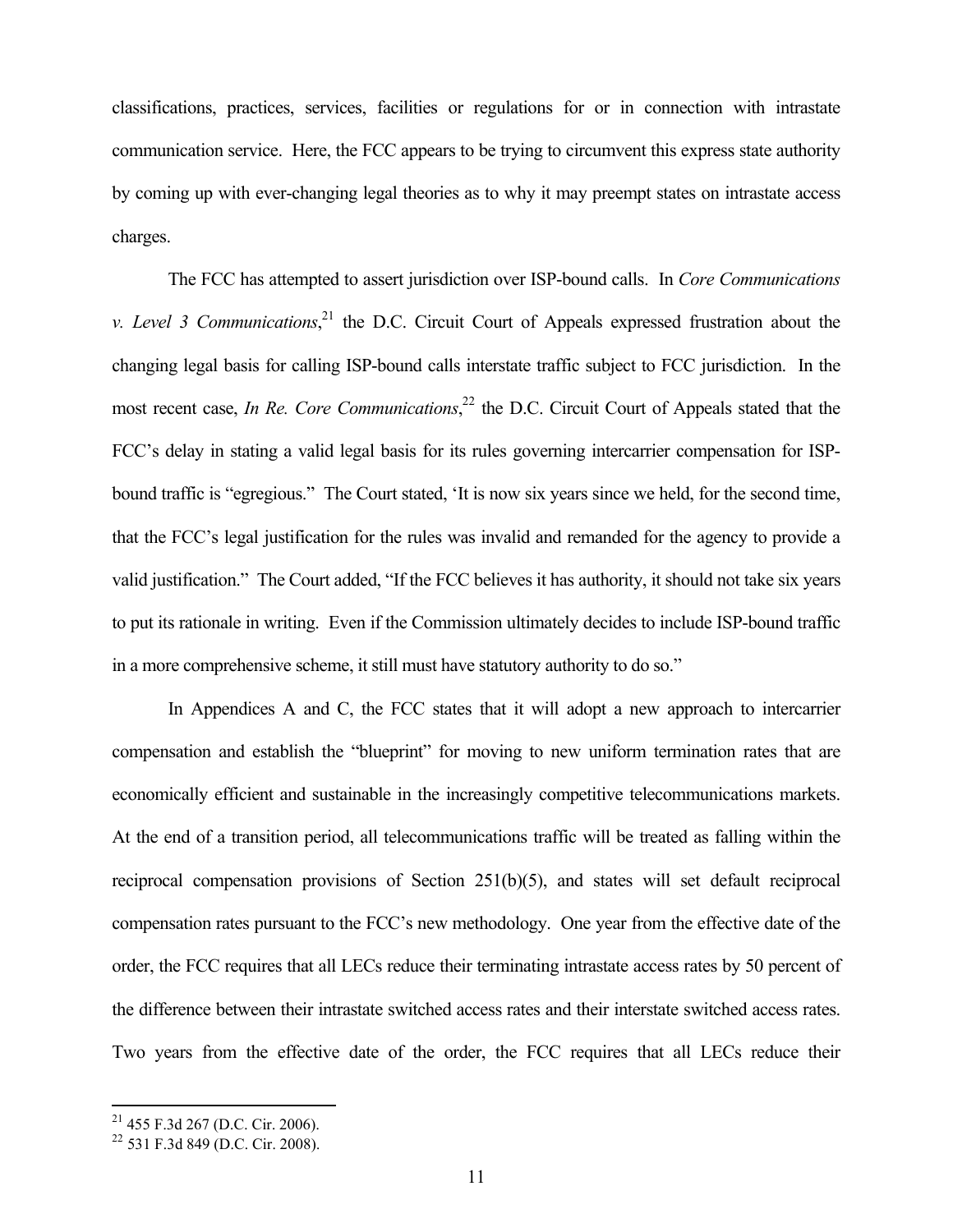terminating intrastate switched access rates by the remaining 50 percent of the difference between their intrastate switched access rates and their intrastate switched access rates so that their intrastate rates equal their interstate rates. $^{23}$ 

In Appendices A and C, the FCC concludes that Section 251(b)(5) is not limited only to the transport and termination of certain types of traffic.<sup>24</sup> "Its scope is not limited geographically ("local," "intrastate," or "interstate") or to particular services…" The FCC concludes that its authority applies to the transport and termination of all telecommunications traffic exchanged with LECs.<sup>25</sup> Then, the FCC states, "By placing all traffic under the umbrella of one compensation scheme, we eliminate jurisdictional and regulatory distinctions that are not tied to economic or technical differences between services." This FCC legal analysis falls short.

 The FCC rejects the notion that, in order to implement this reform, it would be necessary for it to preempt state regulation of intrastate access charges.<sup>26</sup> The FCC believes that "such a significant" step is not currently warranted," and instead elects to "allow" states to continue setting rates for intrastate traffic, "pursuant to our methodology." The FCC sidesteps the jurisdictional matter with this statement: "(S)ome parties contend that the Commission should leave matters of intrastate intercarrier compensation reform entirely to the states. These proposals evidence a pre-1996 Act worldview, however." Thus, the FCC dismisses this concern without full consideration of the issue.

 Nowhere in the FCC's analysis is there a discussion of the state authority in Section 152(b) of the Communications Act, even though the D.C. Circuit Court of Appeals has concluded that the dual jurisdictional authority of the federal and state governments continues to exist post-1996 Act in *New England Public Communications Council v. FCC*. 27 The D.C Circuit stated:

<sup>&</sup>lt;sup>23</sup> Appendix A,  $\P$ 193 and Appendix C,  $\P$ 188.

<sup>&</sup>lt;sup>24</sup> Appendix A,  $\sqrt{218}$  and Appendix C,  $\sqrt{213}$ .

<sup>&</sup>lt;sup>25</sup> Appendix A,  $\sqrt{220}$  and Appendix C,  $\sqrt{215}$ .

<sup>&</sup>lt;sup>26</sup> Appendix A,  $\sqrt{228}$  and Appendix C,  $\sqrt{223}$ .

<sup>27 334</sup> F.3d 69 (D.C. Cir. 2003).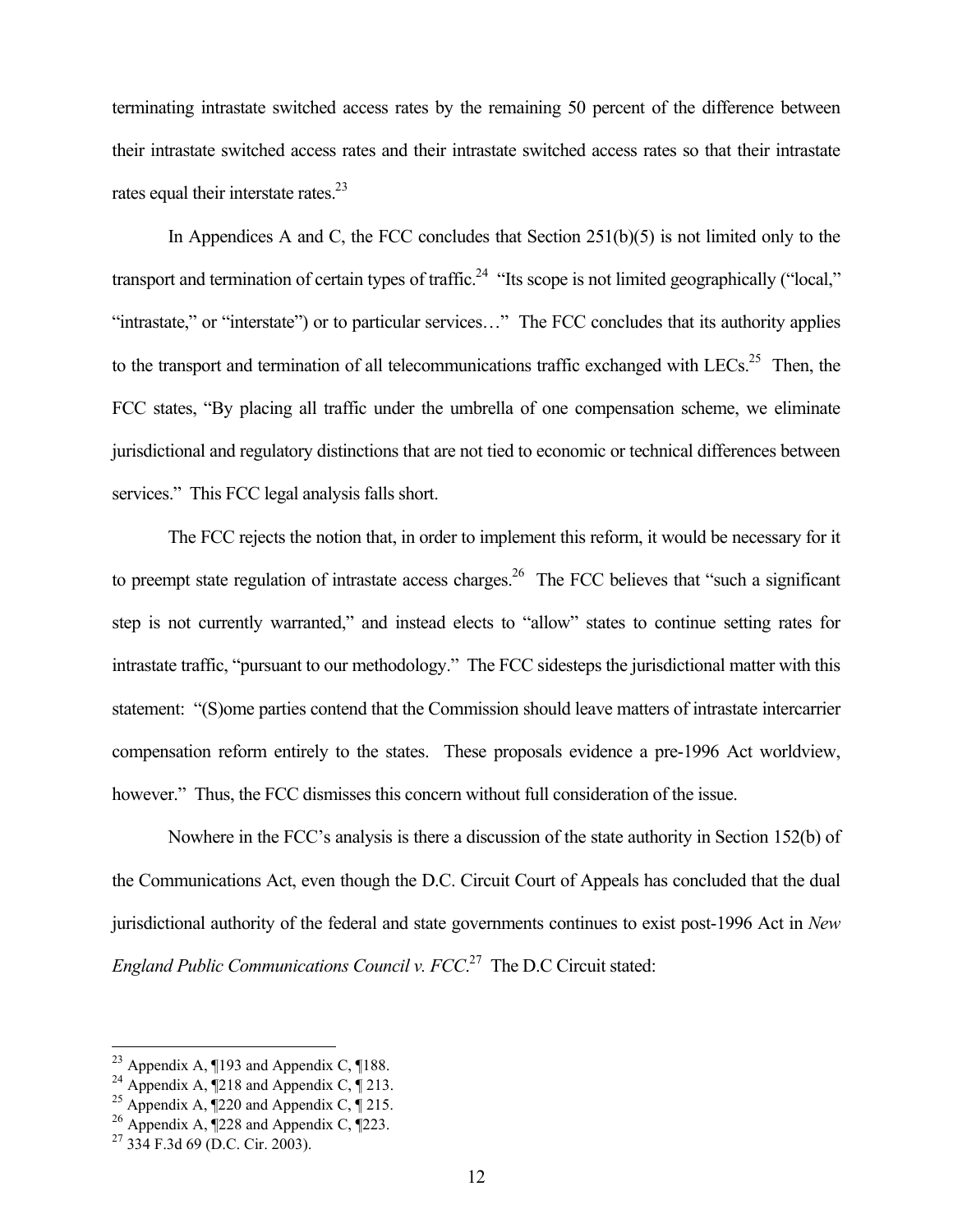The Communications Act of 1934 establishes "a system of dual state and federal regulation over telephone service," under which the Commission has the power to regulate "interstate and foreign commerce in wire and radio communication," 47 U.S.C. Sec. 151, but is generally forbidden from entering the field of intrastate communication service, which remains the province of the states, *Louisiana Public Service Commission v. FCC*, 476 U.S. 355, 360…

(W)hether the Commission may preempt state regulation of intrastate telephone service depends, as in "any preemption analysis," on "whether Congress intended that federal regulation supersede state law." In cases involving the Communications Act, that inquiry is guided by the language of section 152(b), which the Supreme Court has interpreted as "not only a substantive jurisdictional limitation on the FCC's power, but also a rule of statutory construction." *New England Public Communications Council v. FCC*, 334 F.3d 69 (D.C. Cir. 2003).

 The FCC's draft orders neither address nor acknowledge that this jurisdictional divide is still intact in the post-1996 Act in Section 152(b). The draft order is silent on it. While the 1996 Federal Telecommunications Act did create a new regulatory paradigm in many ways, Section 152(b) preserves the division of authority between the FCC and the states on interstate and intrastate charges. Congress has not conferred power to the FCC to preempt state intrastate access charges; thus this preemption is unlawful.

#### *Financial Impacts*

 Unlike the USF reform proposals, there is significant uncertainty and lack of detail as it pertains to the ICC plans. Whereas the Missoula plan provided information sufficient to evaluate the quantitative impacts of the plan, such detail is not provided in the ICC reform proposals in the FNPRM. For example, it is impossible from a review of the draft orders to begin to estimate the potential impact on the federal high-cost programs. The FPSC concludes that the many unknown variables and unresolved key implementation issues preclude us from offering meaningful comments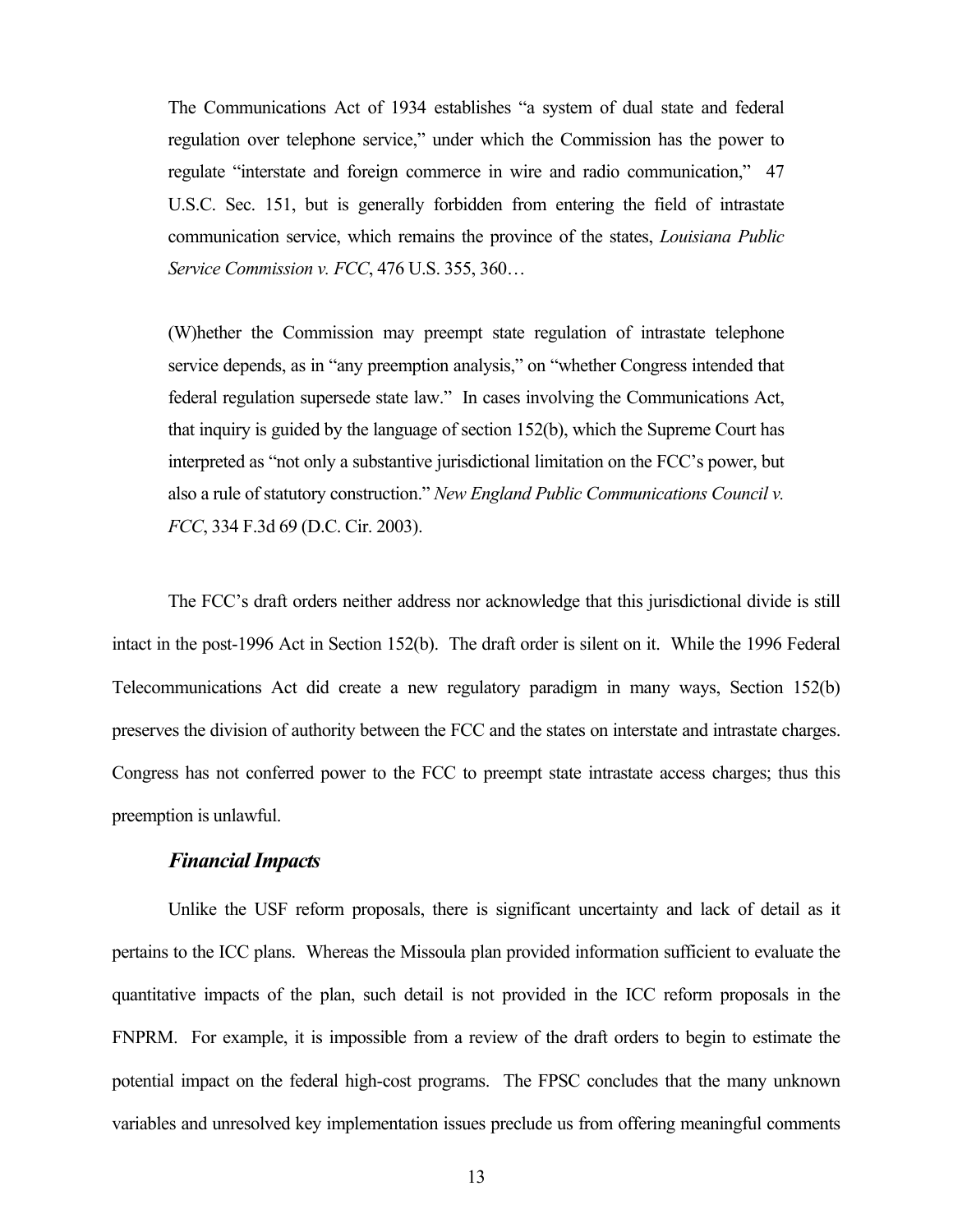at this time. For these reasons, the FPSC cannot endorse the proposed ICC reforms as currently proposed.

#### **CONCLUSION**

 $\overline{a}$ 

 In general, we support reform of the high-cost program and intercarrier compensation. The FPSC has previously supported and continues to support many of the concepts relating to USF reform found within this notice. We hope the FCC moves promptly to implement these reforms. Regarding the FCC's broader measures relating to intercarrier compensation, we are not able to support the proposals outlined within the various draft plans.

 Eliminating the FCC's identical support rule and establishing a permanent cap on the size of the high-cost fund would stabilize program growth to ensure that the program does not adversely affect affordability. As noted by the joint comments of FCC Commissioners Copps, Adelstein, Tate, and McDowell, there appears to be a "growing consensus" on the elimination of the identical support rule, and other issues.<sup>28</sup>

We believe that the competitive neutrality objective adopted by the FCC can and should be interpreted that all ETCs should have the opportunity to compete for support, not that all ETCs should receive the same amount of support. The growth in the number of CETCs, and the support they receive, has strained the universal service program. Current high-cost distribution methods have failed to balance the needs of those receiving support with those that ultimately have to pay for such support. The escalation of the fund's size threatens affordability for all consumers. In prior notices, the FCC had tentatively concluded that CETCs should no longer receive support for Interstate Access

<sup>&</sup>lt;sup>28</sup> Joint Statement of Commissioners Michael J. Copps, Jonathan S. Adelstein, Deborah Taylor Tate and Robert M. McDowell; WC Docket No. 05-337, CC Docket No. 96-45, WC Docket No. 03-109, WC Docket No. 06-122, CC Docket No. 99-200, CC Docket No. 96-98, CC Docket No. 01-92, CC Docket No. 99-68, and WC Docket No. 04- 36. Released November 5, 2008.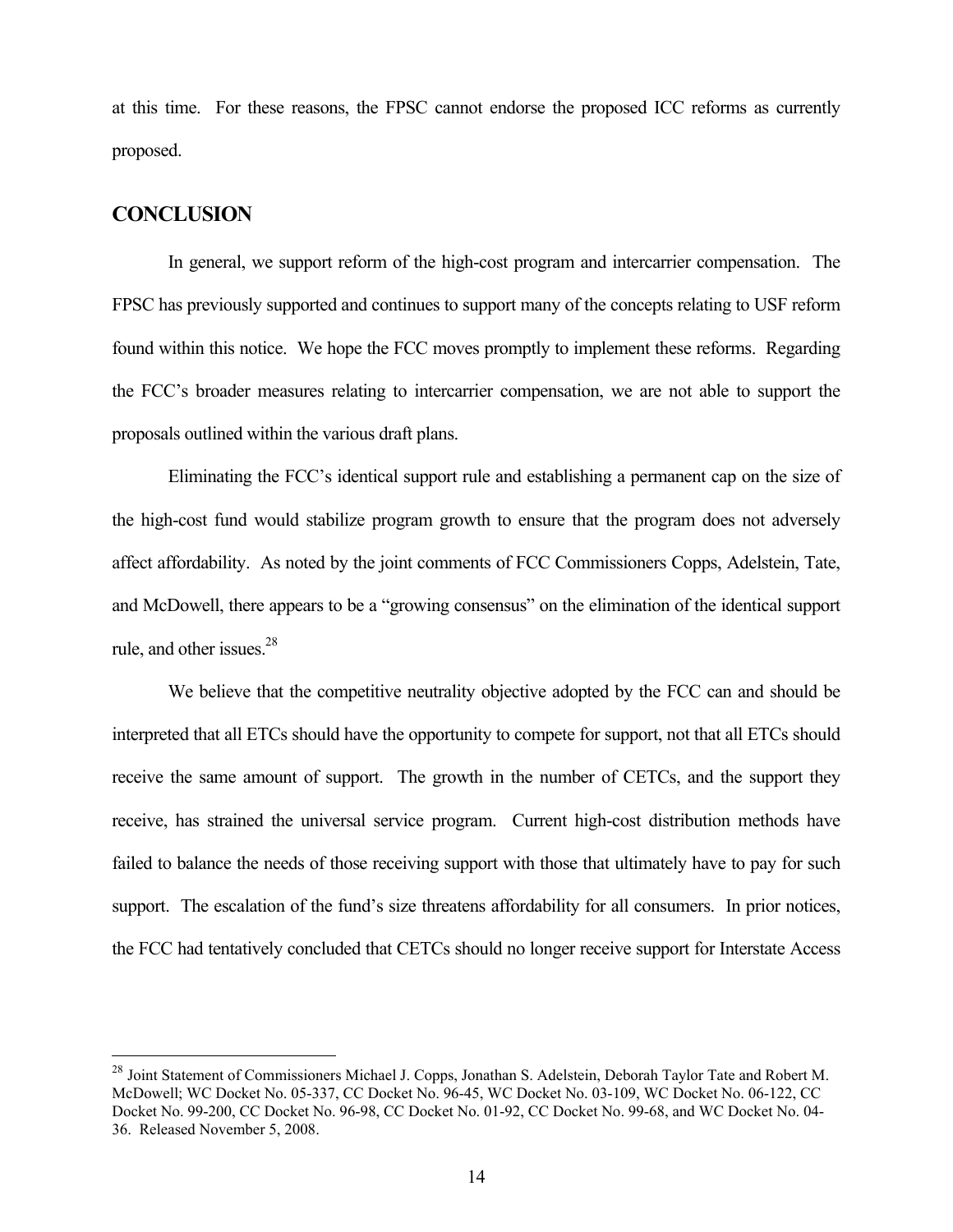Support (IAS), Interstate Common Line Support (ICLS), and Local Switching Support (LSS). We agree; the costs these programs address do not relate to costs faced by CETCs.

 Several of the alterative proposals found in the Appendices of the FNPRM include provisions for the use of reverse auctions. The details of these proposals vary by either calling for the direct distribution of high-cost support through auctions, or requiring the use of auctions when an ETC fails to meet a new broadband build-out requirement imposed by the FCC. If the FCC moves to implement a reverse auction process to distribute high-cost support, the FPSC continues to support a single auction winner design, as proposed in the Appendices, over a "winner gets more" design. Providing support to one carrier based on the bid of another carrier is at odds with the FCC's previously stated tentative conclusion to eliminate the identical support rule and would cost more than an auction designed with only a single winner.

 The FPSC supports capping the high-cost fund, preferably at the \$4.5 billion level recommended by the Joint Board. We urge the FCC to act quickly on this measure. One proposed alternative would not initiate a cap on interstate rate of return carriers until 2010. The FPSC does not see the benefit of delaying implementation of the cap for any specific group or class of carriers. A review of ex parte comments attached to the FNPRM does not show sufficient support for this extension.

In prior comments before the FCC, the FPSC has expressly opposed expanding the definition of supported services to include broadband. Nevertheless, the FPSC's opposition to expanding the definition of supported services could be tempered with the adoption of an overall fund cap in conjunction with the other reforms noted in our past comments. This position is also applicable to a new Lifeline broadband proposal found in Appendices A and C. Unless action is taken by the FCC, further growth in the high-cost universal service fund may ultimately affect the affordability of telecommunications services to consumers.

15